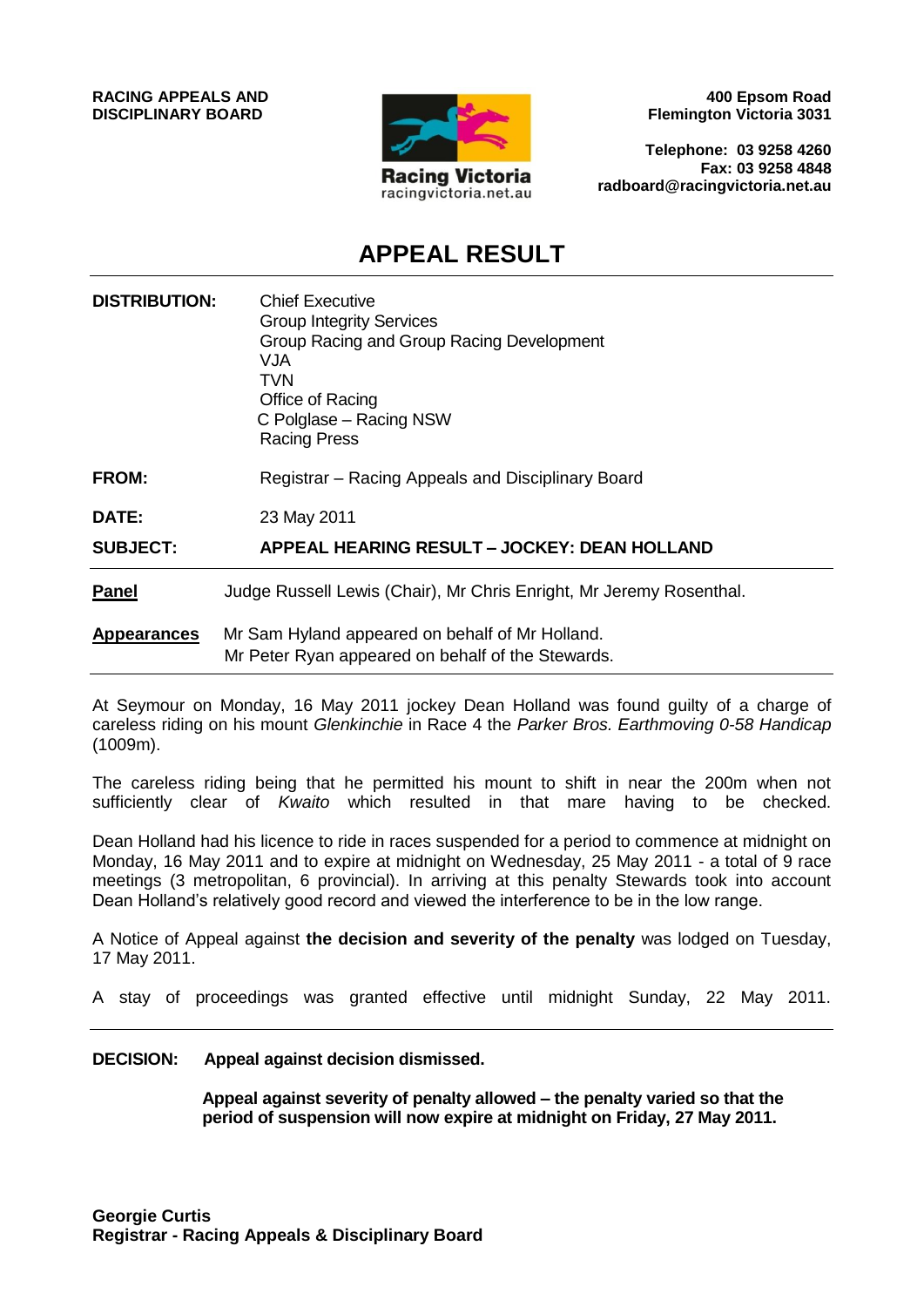# **TRANSCRIPT OF**

# **PROCEEDINGS**

# **RACING APPEALS AND DISCIPLINARY BOARD**

\_\_\_\_\_\_\_\_\_\_\_\_\_\_\_\_\_\_\_\_\_\_\_\_\_\_\_\_\_\_\_\_\_\_\_\_\_\_\_\_\_\_\_\_\_\_\_\_\_\_\_\_\_\_\_\_\_\_\_\_\_\_\_

**HIS HONOUR JUDGE R.P.L. LEWIS, Chairman MR C. ENRIGHT MR J. ROSENTHAL**

## **EXTRACT OF PROCEEDINGS**

# **DECISION**

# **IN THE MATTER OF THE PARKER BROS EARTHMOVING 0-58 HANDICAP OVER 1009 METRES**

### **JOCKEY: DEAN HOLLAND**

### **MELBOURNE**

### **MONDAY, 23 MAY 2011**

MR P. RYAN appeared on behalf of the RVL Stewards

MR S. HYLAND appeared on behalf of the Appellant